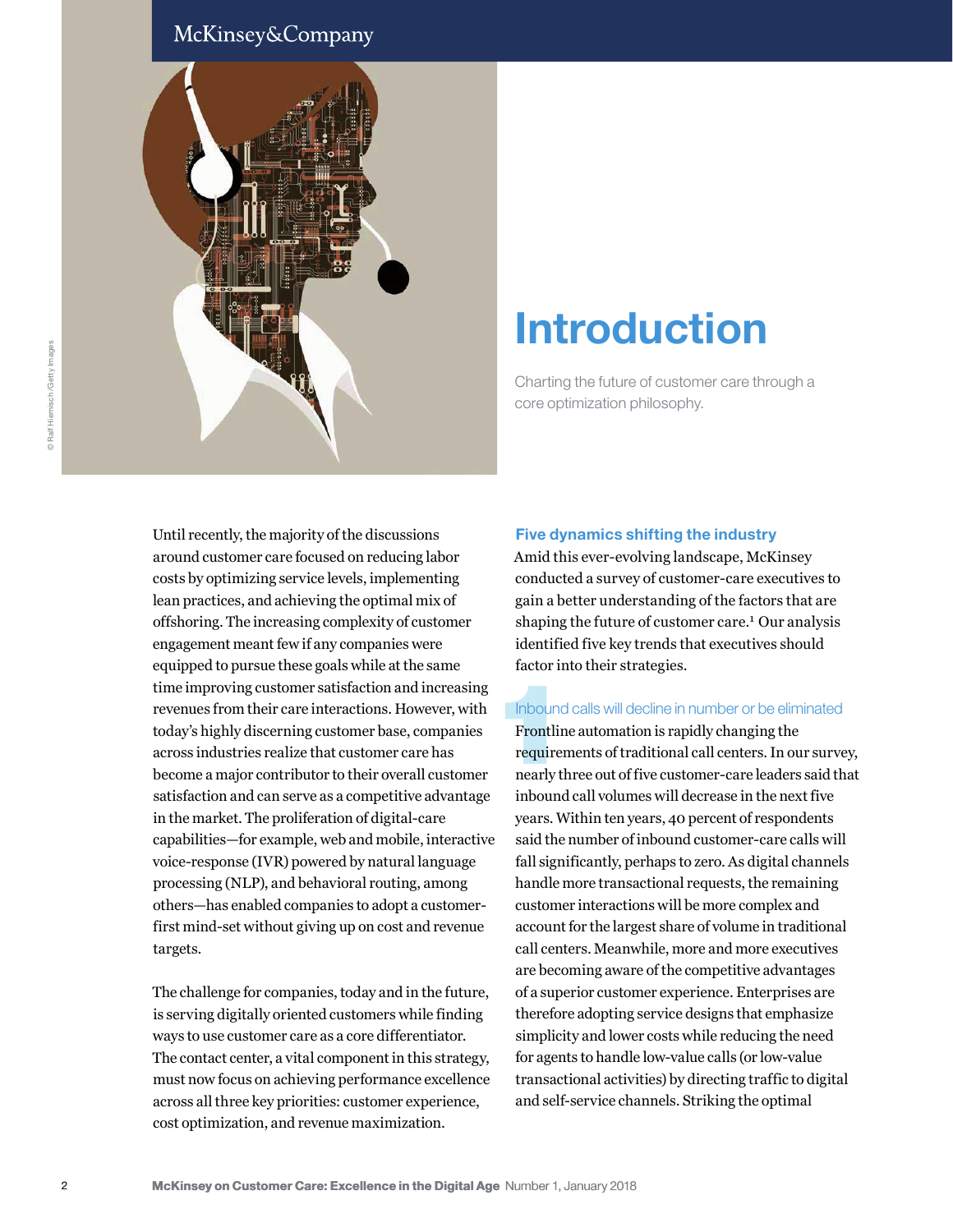balance between digital and human interaction will be critical going forward.

# Digital-care channels are already the starting point for most customer-care interactions

Digital-<br>for mos<br>**Survey**<br>channe Survey respondents said that in 2015, digital-care channels (such as web chat, social media, and email) accounted for 30 percent of all their customer-care interactions. By 2020, they believe that share will rise to 48 percent. One reason: the growing number of "digital natives" who grew up communicating over the Internet and expect digital care. As one executive noted, "Customers are demanding it." Organizations will therefore continue moving forcefully to service and resolve their customers' low-value transactions, inquiries, and problems through digital channels, including Internet robots, or "bots." Over time and across industries, all such interactions will take place through digital channels. With the evolution of bots and virtual assistants focused on chat, such channels are poised to become the gateway and triage medium for all of today's live telephone contacts. Apps on mobile devices already provide virtual assistants to help customers navigate selfservice options or to route customers directly to the right agent queue. To develop an omnichannel strategy for customer care, leading organizations are focused on mapping the customer journey across digital and traditional interactions.

# Large investments will be required to improve the skills of customer-care workers

Large in<br>
skills of<br>
As tran<br>
more c As transactional calls move to digital channels, more complex interactions—such as cross-selling and up-selling and financial advisory—will account for the largest share of volume in traditional call centers. The majority of survey respondents expects automation to replace not only more transactional interactions but also about 25 percent of the activities of even exceptional customer-engagement agents. Consequently, customer-care executives may need to develop teams of highly skilled agents able to handle more complicated, higher-value transactions. Specifically, many customer-care leaders do not believe that their companies currently have the frontline skills or leadership talent to meet these changing customer needs. Large investments will likely be required to fill the skills gap.

# Higher-end customized experiences will require companies to rethink customer engagement

Higher-er<br>companie<br>As custon<br>from a low As customer-care leaders transition their function from a lower-skill cost center to higher-skill profit center, the function's approach to creating value will change. To that end, executives are mapping the customer journey and using design thinking to reconfigure traditional customer care and enhance customer experience. Executives who are considering a shift from outsourcing to in-house support (in an effort to build customized capabilities) are also exploring live-interaction channels such as video and augmented reality. For example, more than a third of our survey sample say they have already invested (or are eager to invest) in video. About half say they will rethink the location of their contact centers, given changes in talent, sociodemographics, and service offerings, and three in ten are considering bringing part of their customer-care operations in-house to maintain greater control over customization.

#### New technology providers will flood the customercare space, so companies must choose wisely

New tech<br>care space<br>Customer<br>technolog Customer-care leaders acknowledge the changing technology landscape and the need for more tech investments to support a longer-term strategic vision. Nearly half of the executives we surveyed rated investing in new technologies as one of their top priorities over the next five years. Three technology areas are likely to become prominent: insights or behavioral routing software, artificialintelligence agents, and visualization technologies. Companies that align their purchases with their customer-care strategy could quickly upgrade their digital profiles and capabilities. The proliferation of new customer-care technologies and the availability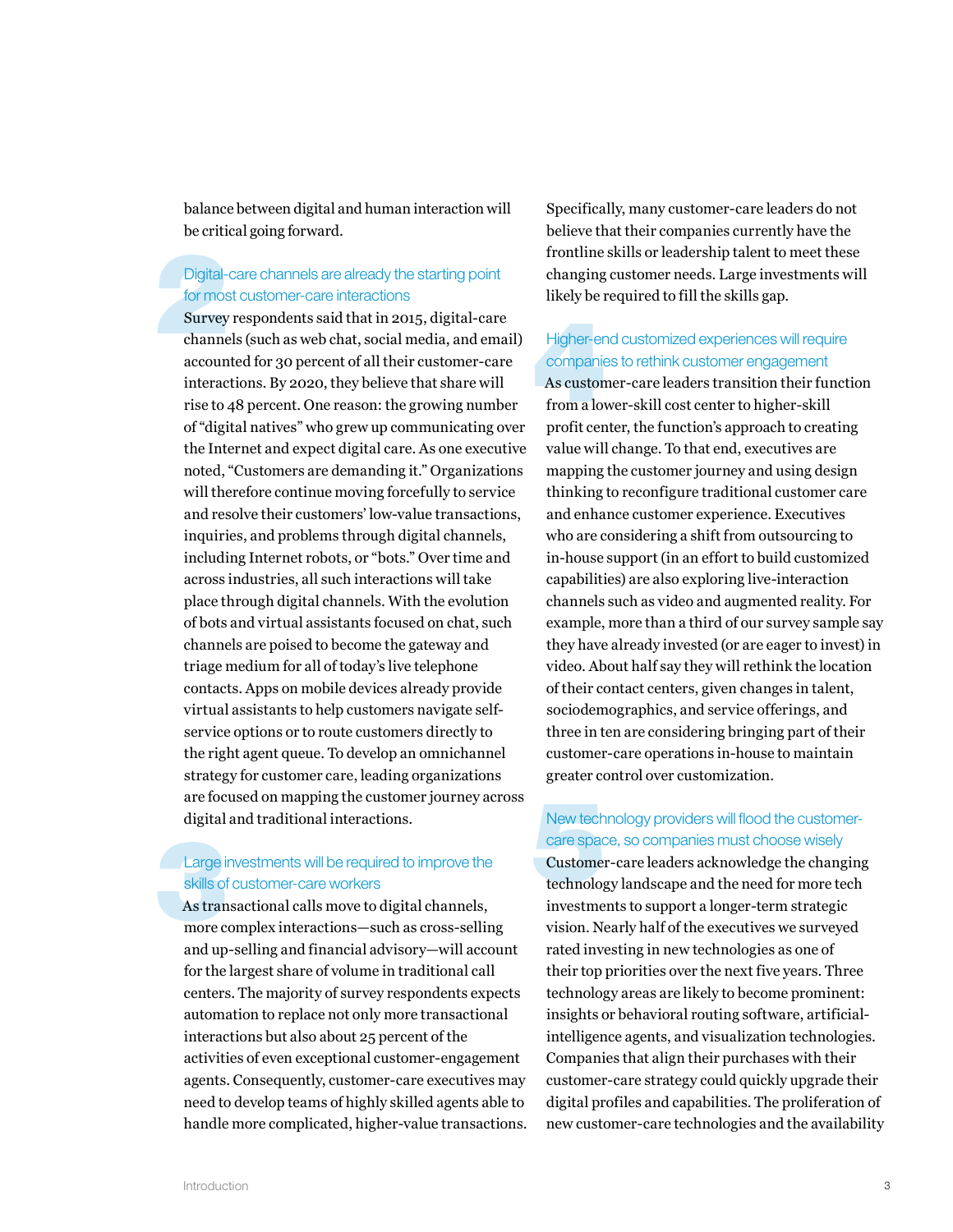of cloud computing have dramatically accelerated implementation timelines: instead of traditional step-by-step design-and-build solutions that might take years to implement, leaders can mount rapid process-digitization efforts and adopt a new breed of quickly scalable and modular "plug and play" technologies.

Collectively, these five trends will usher in a new era of customer care that bears scant resemblance to current contact-center operations but at the same time positions the contact center as a strategic advantage to the broader organization.

#### The future state of customer care

Based on responses from the customer-care survey and our recent set of customer-care transformations, how companies engage with customers and the tools that support and enable this interaction will be dramatically different. According to McKinsey analysis, websites and apps will be the digital channels that customers use to engage with companies, accounting for 30 to 60 percent selfservice (although the figure will vary by industry). A true omnichannel world will emerge: when customers interact with a company, they will have access to a wide range of contact options—from social media and chat to voice. Fully 75 percent of customers will use not one but multiple channels to contact companies. Frontline robotics will also play the important role of gatekeeper, helping to determine customer requests and handle simple issues. We expect that robots will be able to fully resolve 30 to 50 percent of all requests.

These developments won't mark the end of human contact-center agents; far from it. In this future state, the most complex requests will still be handled by agents, who will be supported and coached by robotics and artificial intelligence. Solutions will digest large amounts of data, recognize voice patterns, and communicate insights and recommendations to these agents. Meanwhile,

manual work will be widely automated, allowing agents to focus fully on advising customers, delivering the best experience, and pursuing crossselling and up-selling. To achieve performance excellence in this future state, talent management and coaching will be crucial in empowering agents to seamlessly handle complex requests.

For companies focused on integrating the current wave of technologies into their customer-care operations, talk of transitioning to a future state might seem a bridge too far. While the journey to robotics-enabled customer care won't happen overnight, it will become a reality far faster than some executives expect, in part due to the accelerating pace of technological advancement. And these innovations have the potential to transform every facet of customer care.

#### Getting there

Despite the evolution of technology, the ultimate goal of excellent care remains "remarkable, digitally enabled customer and employee experience." Building on the survey results, internal research, and client engagements, we have developed a philosophy to transform the holistic structure and operating strategy for the future of customer care. It includes a balanced focus on achieving significant operational effectiveness and cost efficiencies, enabling a high-quality, omnichannel customercentric experience across key journeys, and creating a next-generation revenue engine. This compendium will explore each aspect of this philosophy, highlighting some of the most important priorities in each dimension (exhibit).

*Drive significant operational effectiveness and cost efficiencies.* Besides the fundamental, highly relevant levers such as using lean principles, efficient steering, and footprint design, the emerging opportunity is harnessing omnichannel and digital to achieve rapid cost reductions. Digital self-care channels already allow companies to direct 30 to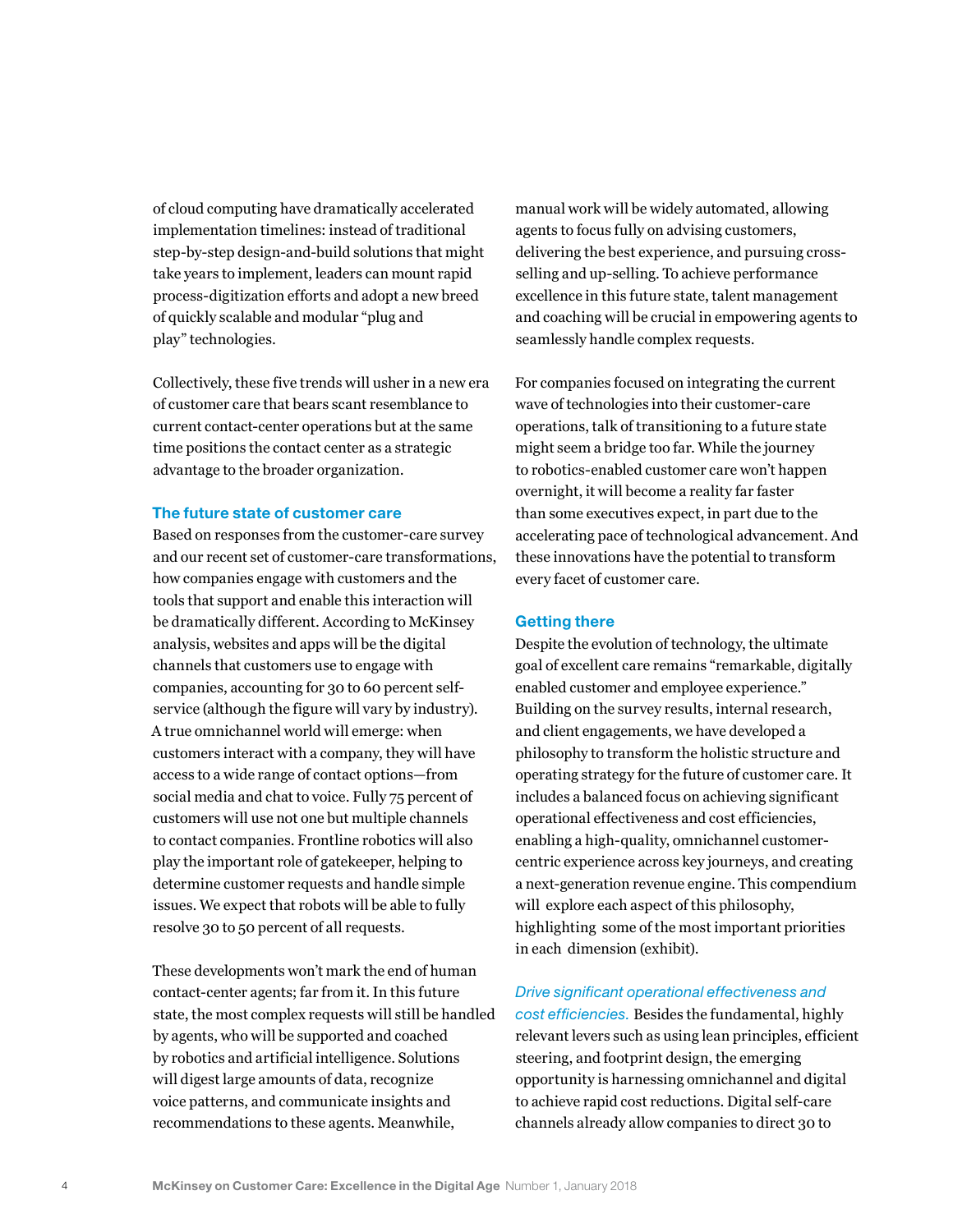

50 percent of contact volume to online self-serve tools, representing a massive opportunity to prevent low-value contacts and to save resources. Companies should seek to limit or eliminate contacts that don't add value by addressing root causes systematically and adopting an end-to-end view on business drivers and simplification. Tools such as chatbots and assisted workflows dramatically increase the efficiency and effectiveness of agents: a blended chat with bots identifying customer intent and resolving easy inquiries before a human takes over can double productivity while reducing cost by half. Adopting a digitally enabled strategy will require companies to incorporate an agile mind-set and pursue a designtest-learn process to develop solutions that can be scaled rapidly throughout the enterprise.

#### *Enable a high-quality, omnichannel customercentric experience across key journeys.* Contact

centers are in a unique position to improve customer experience. After all, they are responsible for a growing range of customer channels in the evolving omnichannel world, and these interactions provide the function with visibility into customer behavior at key touch points across channels. This vantage point enables customer care to strongly influence customer perception and even has the potential to spearhead a customer-experience transformation.